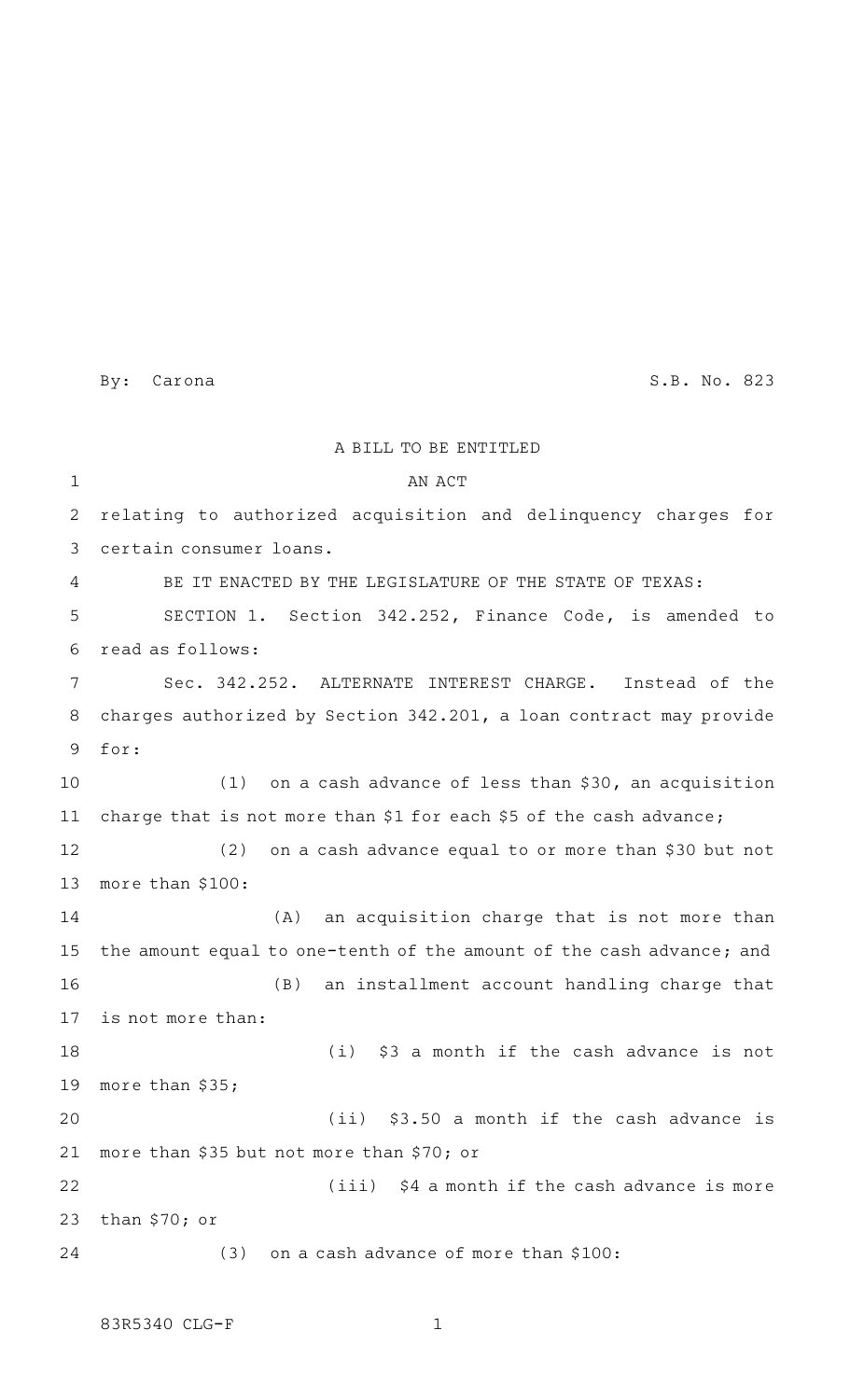S.B. No. 823

 $(A)$  an acquisition charge that is not more than 10 percent of the amount of the cash advance  $[410]$ ; and 1 2

(B) an installment account handling charge that is not more than the ratio of \$4 a month for each \$100 of cash advance. 3 4 5

SECTION 2. Section 342.257, Finance Code, is amended to read as follows: 6 7

Sec. 342.257. DEFAULT CHARGE; DEFERMENT OF PAYMENT. The provisions of Subchapter E relating to additional interest for default and additional interest for the deferment of installments apply to a loan made under this subchapter. Provided, that on a loan contract in which the cash advance is \$100 or more, instead of additional interest for default under Subchapter E, the contract may provide for a delinquency charge if any part of an installment remains unpaid after the 10th day after the date on which the installment is due, including Sundays and holidays. The delinquency charge on a loan with a cash advance of \$100 or more may not exceed the greater of \$20 [\$10] or five cents for each \$1 of the delinquent installment. 8 9 10 11 12 13 14 15 16 17 18 19

SECTION 3. Section 342.259(a), Finance Code, is amended to read as follows: 20 21

(a) Instead of the charges authorized by Sections 342.201 and 342.252, a loan made under this subchapter with a maximum cash advance computed under Subchapter C, Chapter 341, using a reference base amount that is more than \$100 but not more than \$200, may provide for: 22 23 24 25 26

27

 $(1)$  an acquisition charge that is not more than 10